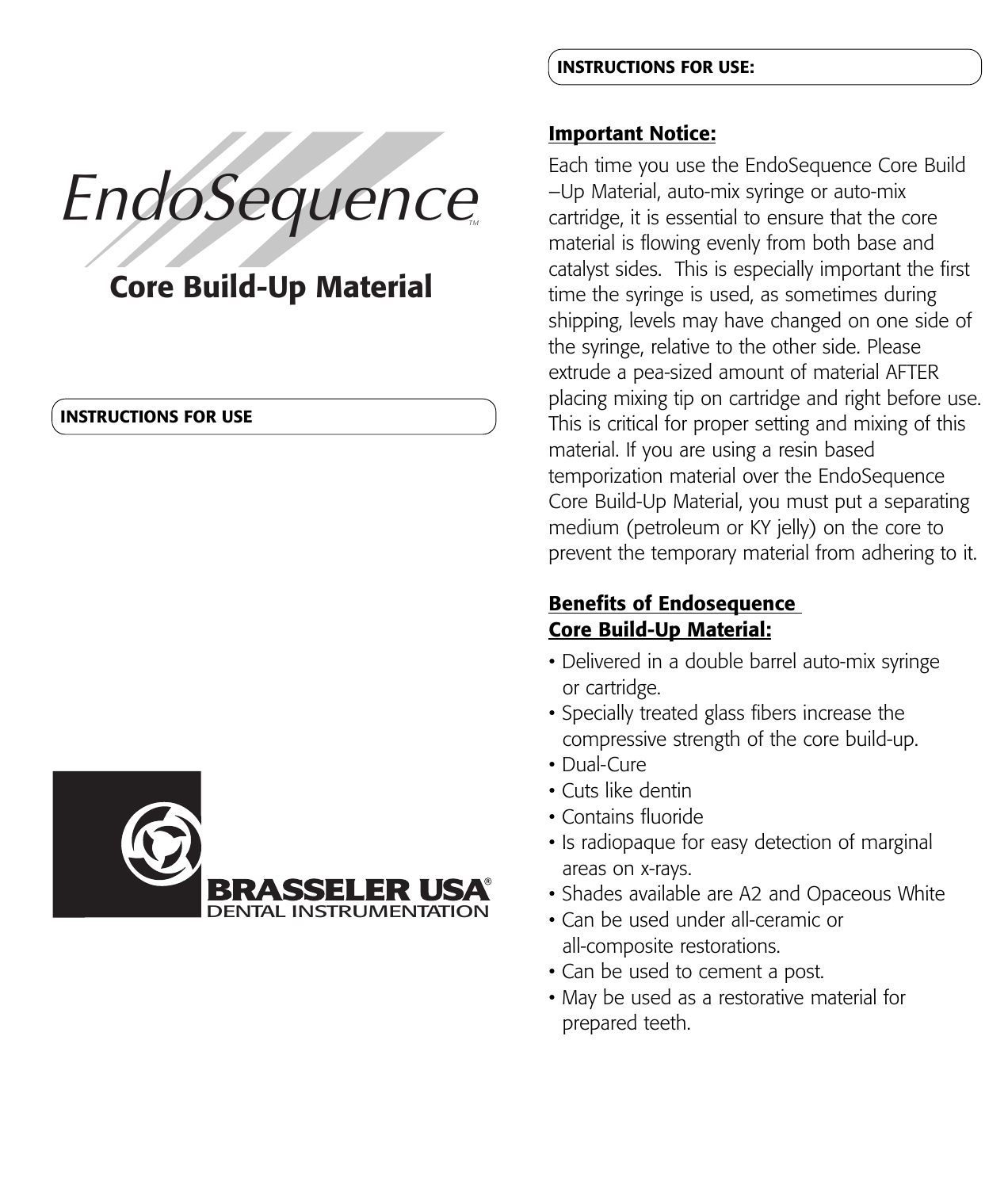# **Please observe the following procedures when using the syringe or cartridge:**

- 1. Prior to use, please check and confirm the level of core material in the adjoining orifices.
- 2. If the level is not the same in both orifices, extrude excess material from the syringe until both sides flow evenly. The mixing tip can now be safely placed on the syringe.
- 3. To stop the flow of material through the mixing tip orifice, do not retract the plunger, as this may pull mixed material back into either side of the syringe and cause it to clog. Instead, remove and then replace the missing tip from the syringe end. This action will relieve pressure inside the mixing tip and stop the excess material from extruding.

# **Cartridge Dispensing Gun Instructions:**

- 1. Push up the small lever in the back of the Dispenser Gun and make sure the slide (serrated side facing down) is inserted completely into the Dispenser Gun.
- 2. Lift the plastic hinged cover on the top of the gun and insert the cartridge.

## **NOTE:**

A notch on the bottom of the cartridge aligns with the notch on the Dispenser Gun.

- 3. Push down firmly on the hinged cover to lock the cartridge in place.
- 4. Before attaching the mixing tip, remove the cartridge cap by turning it 90° counter clockwise, pull and remove. Dispense out a pea size amount of material and discard.
- 5. Line up the notch on the mixing tip with the corresponding notch on the cartridge flange. Push the mixing tip onto the cartridge and turn it clockwise 90° until it locks into position. If desired, an intra-oral tip can be inserted into the open end of the mixing tip.
- 6. Pull the trigger of the Dispensing Gun with even pressure to dispense material.

To remove the cartridge push up the lever on the back of the Dispenser Gun and pull the slide back all the way. Lift the hinged cover up on the top of the gun and remove the cartridge. Leave the mixing tip on the cartridge until next use. The tip serves to seal the cartridge.

# **Core Build-Up**

- 1. Isolate the tooth with a rubber dam.
- 2. Apply 37% acid etch gel to the exposed dentin and enamel surfaces. Allow it to sit for 20 seconds.
- 3. Rinse the tooth with copious amounts of water to remove the etch gel. Blot or lightly blow-dry for 2 seconds to remove excess moisture. Do not over-dry, leave the surface moist.
- 4. Apply bonding agent of your choice to both the dentin and enamel according to manufacturer directions.
- 5. A) If using a matrix band: place the matrix band around the prepared tooth. Place the end of the intra-oral tip directly on the preparation and dispense Build-Up Material. Allow 4 minutes for setting.
	- B) If using a core form: place the mixing tip directly into the core form and dispense the Build-Up Material. Place the loaded core form onto the prepared tooth and hold in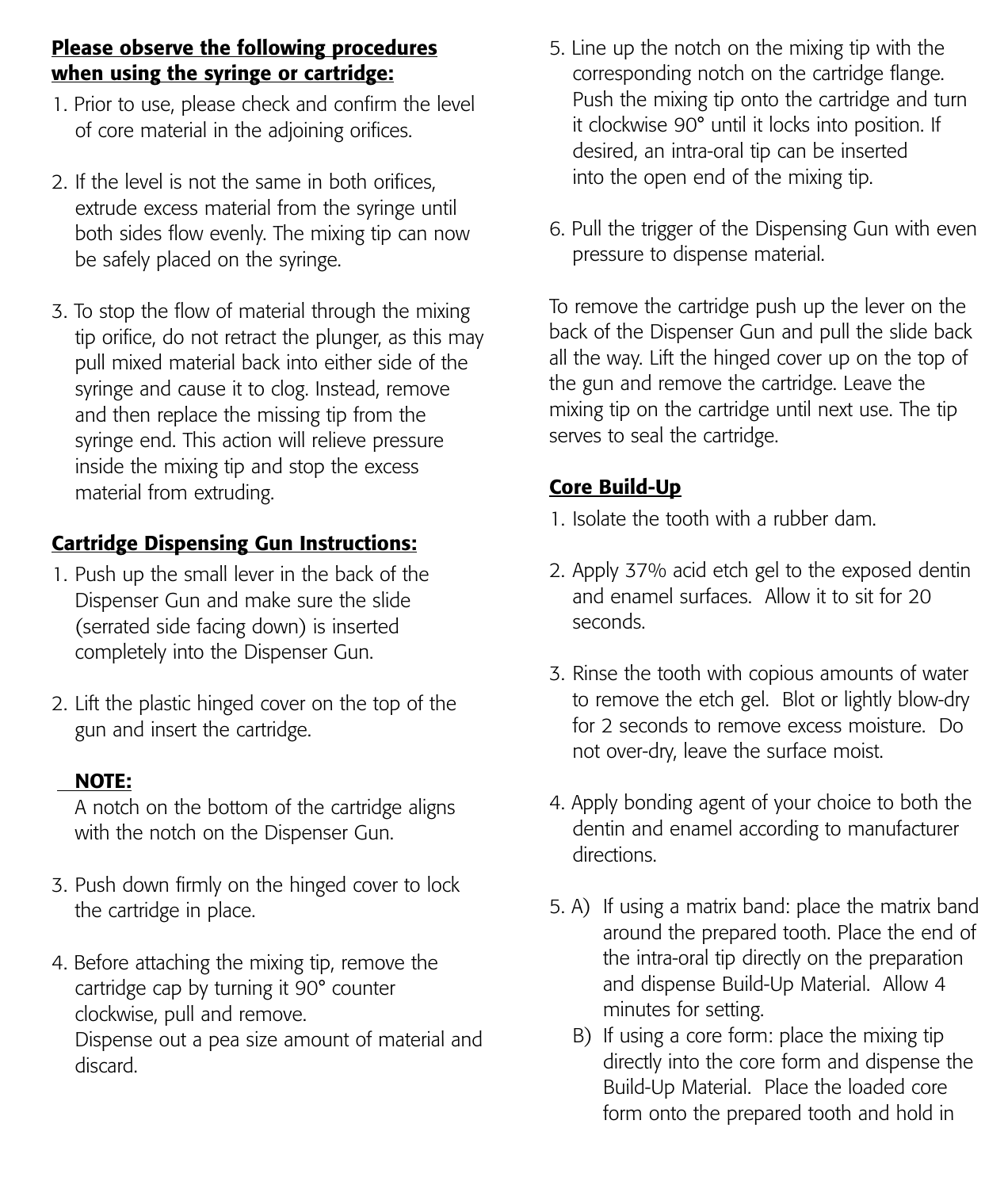place for approximately 4 minutes until the Build-Up Material is fully set.

6. Prepare and finish the core in the usual manner using Brasseler USA diamond and carbide burs.

## **Note:**

When light curing shades A2, and Opaceous White, cure the buccal, lingual and occlusal surfaces for 40 seconds each.

## **Post Cementation:**

- 1. Apply 37% acid etch gel via a needle tip to the post hole preparation. Allow it to sit for 20 seconds.
- 2. Flush the post hole with a copious amount of water and lightly blow dry. Use paper points to remove any excess moisture. Do not overdry. Leave the surface moist.
- 3. Apply bonding agent of your choice to the entire post hole preparation, following manufacturer's directions.
- 4. Metal Posts: Treat post and post hole according to directions for use on your metal/resin bonding agent. Resin Posts: Treat post and post hole according to directions for use on your bonding agent and post.
- 5. Coat a lentulo spiral or paste filler with EndoSequence Core Build-Up Material. Place the spiral into the post space and spin the Build-Up Material along the canal walls while removing the spiral.
- 6. Slowly insert the post into the post space allowing the excess Build-Up Material to vent. Remove the excess Build-Up Material.
- 7. Allow 4 minutes for the Build-Up Material to set before trimming the post. Alternatively, you can light cure the occlusal aspect for 40 seconds and then trim the post. Either way, EndoSequence Core Build-Up Material requires 4 minutes to set in the post space.
- 8. Fabricate your core following the instructions above.

Storage: Refrigeration required. Store at 36°-55°F (2°-13C). Use at room temperature, 65°-75°F (18°-24°C).